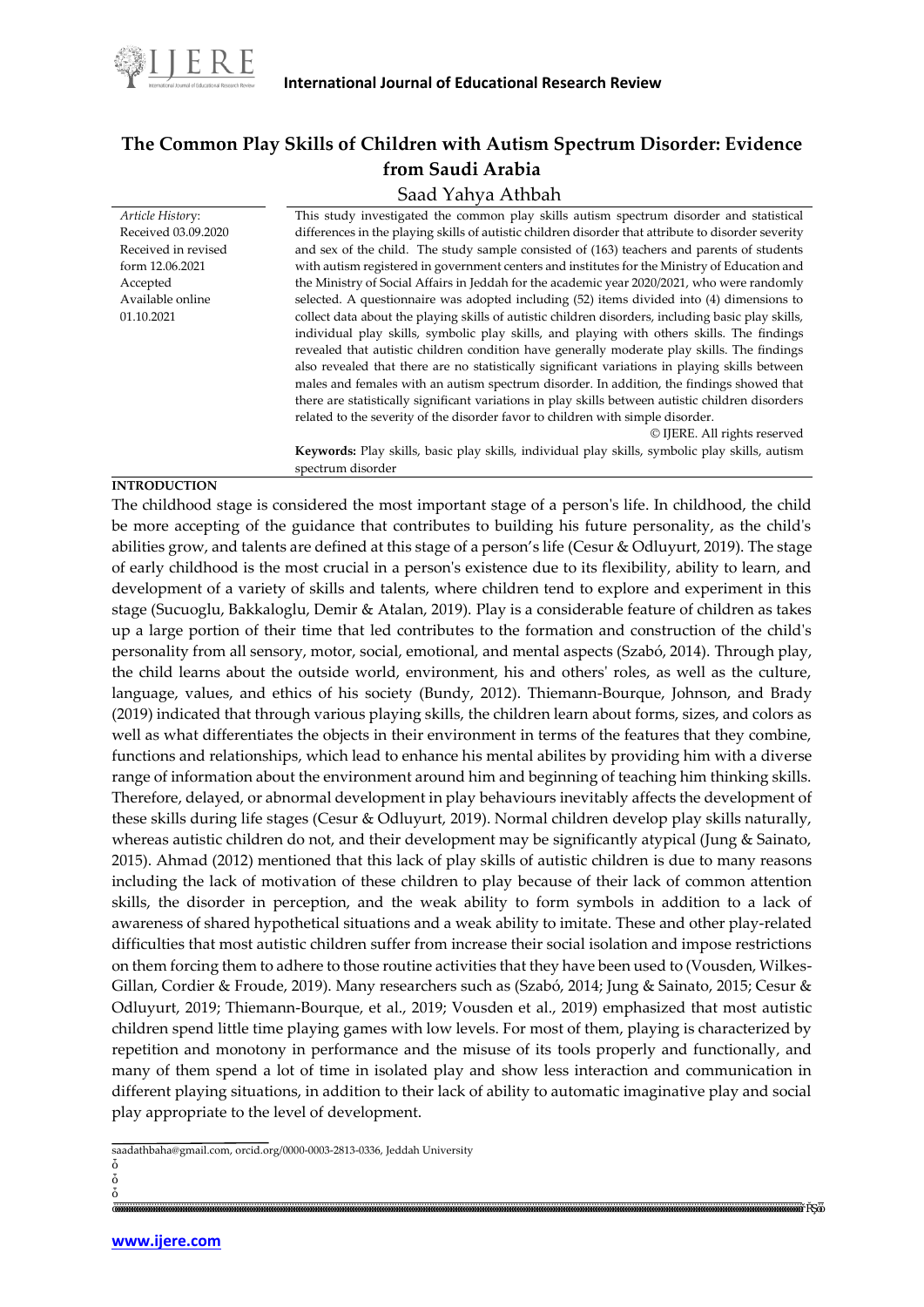

Autism children acquire playing skills is very difficult because they do not learn easily through causal observation, as they need flexible and unstructured skills, researchers interested in improving play skills and behaviors among autistic children, given that is the most effective method in acquiring skills quickly and at the lowest cost in time and effort (Hatzenbuhler, Molteni & Axe, 2019; Szabó, 2014;). Many of the previous literature on autistic children have mentioned a lot about the play in these children, as many of them show abnormal patterns and characteristics that differ from normal children's play (Hatzenbuhler et al., 2019; Vousden et al., 2019; Kent et al., 2020). Despite previous studies that have been conducted to reveal the skills and patterns of play in these children, they remain few and narrow in scope (Cesur & Odluyurt, 2019; Vousden et al., 2019).

# *Play*

Defining the concept of "play" is difficult, due to its multifaceted impact on child growth (Cesur & Odluyurt, 2019). The "play" is considered a normal part of the life of a child and has an abstract structure and a variety of forms (Vousden et al., 2019). Play is an approach for ensuring communication of children and learns new knowledge about their world based on different aspects of current knowledge base, acquiring experience, creativity, and skills of cooperation (Ulke-Kurkcuoglua, Bozkurtb & Cuhadarc, 2015). Bundy (2012) defined play as the primary career of childhood that is necessary for a child's growth, safeguarding well-being and health, and evolving mutual friendship. Kent et al. (2020) defined play as a deal between environment and individual that includes essential motivation, internal monitor, and freedom to suspend reality.

For children who are naturally developing, the skill to play with objects is developed through four complex stages during the first three years of life (Flippin & Watson, 2011; Szabó, 2014; Hatzenbuhler et al., 2019). The first stage is an exploratory play that arises between 4 and 6 months of the child's age. Children begin to explore the properties of toys at this age by using movements such as banging, mouthing, and falling (Szabó, 2014; Hatzenbuhler et al., 2019). The second stage is relational play that arises between 6 and 12 months of the child's age. Children begin to mix toys in increasingly progressed methods such as ring or block-stacking, putting and taking things out of containers (Flippin & Watson, 2011; Hatzenbuhler et al., 2019). The third stage is a functional play that arises between 12 and 16 months of the child's age. Children begin able to use toys and miniatures in the manner intended, such as sweeping with a toy broom (Szabó, 2014; Hatzenbuhler et al., 2019). Finally, the fourth stage is a symbolic play that arises between 16 and 30 months of the child's age. Children who engage in symbolic play will swap one object for another such as use bananas as a phone, and to employ fictitious characteristics such as cold and hot, and imaginative and fantasy games, as well as complex, pretend schemas (Flippin & Watson, 2011; Hatzenbuhler et al., 2019).

# *Play and Autism Spectrum Disorder*

Autism spectrum disorder is a prevalent developmental disease that affects one in every 160 children globally (Vousden et al., 2019). Autism spectrum disorder manifests itself in the first three years of life and is marked by repetitive behaviors and social isolation (American Psychiatric Association, 2013). The social contract limitations are slowness in the development of language, difficulty conducting a conversation, repetitive or atypical language, and play that isn't suitable for the child's development (Ulke-Kurkcuoglua et al., 2015). Fixed desires, repetitive and concrete habits, decreased quality of symbolism, lack of versatility and impaired skills of social are all lineaments of different play styles for autistic children (Kent et al., 2020). According to MacDonald et al. (2009) turn-taking, reorienting actions away from desirable goals, a reduction in symbolic consistency, and as well as surrendering control over favorite play activities are all difficulties with components of play for autistic children. Improvements in play skills lead to more productive social experiences and less inappropriate activities of autistic children (Jung & Sainato 2013).

In light of those possible difficulties, it can be particularly beneficial to provide autistic children in inclusive environments with opportunities to engage with children who have more developed play and social skills (Hampshire & Hourcade, 2014). Understanding the advancement of children's learning to play is one way to help autistic children improve their skills. The agreeable advancement play skills are as follows (Charlesworth, 2011; Hampshire & Hourcade, 2014; Hamdan, 2017): Basic playing skills: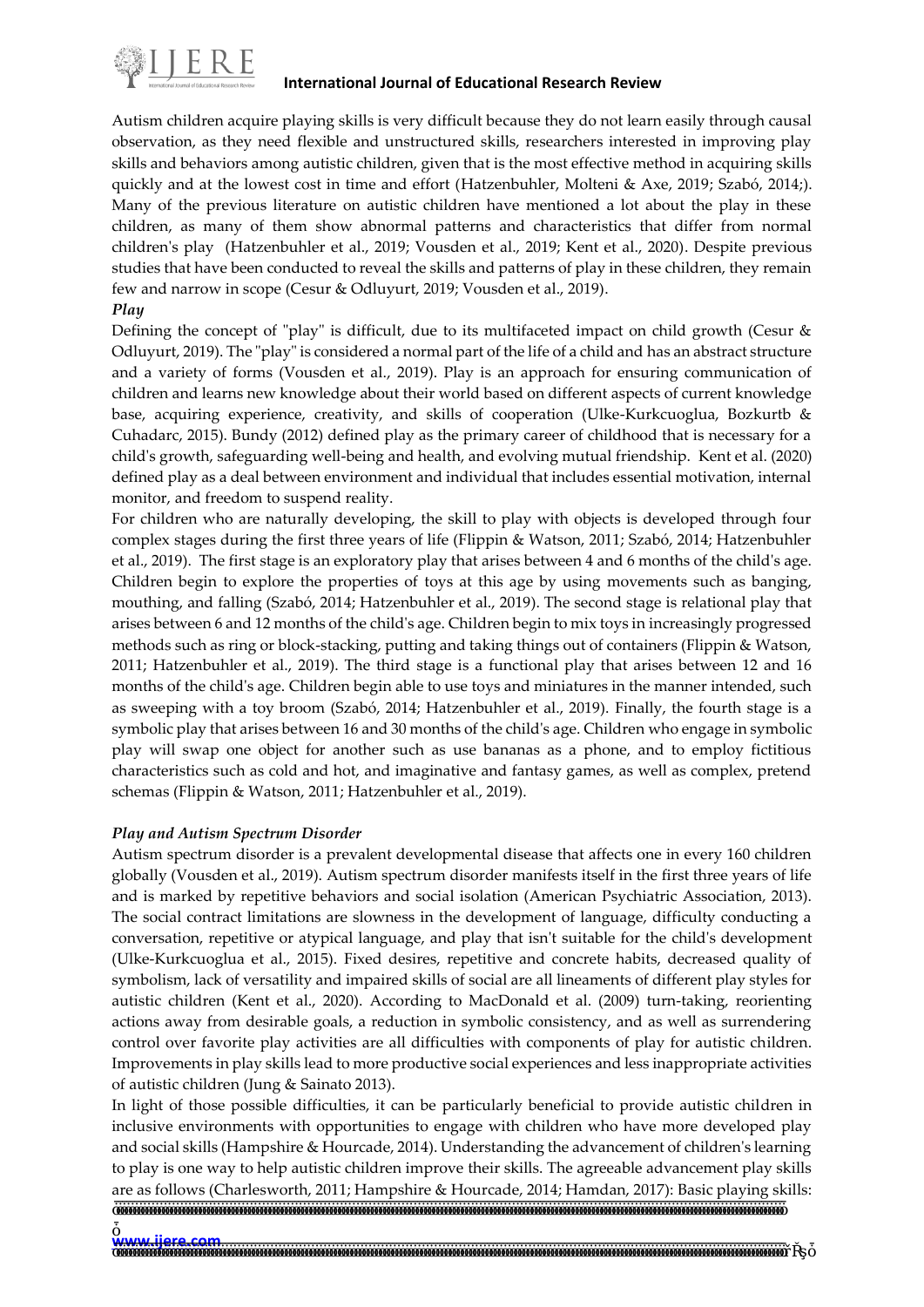

it is a primary form of play where the child plays freely and automatically far from the rules governing the play, where every child plays as he wants.

- Individual play skills: it is the play that depends on self-guidance, as it is an independent play that the child relies on himself to do
- Symbolic play skills: it is the play in which the child moves to play through the symbols imagines and interacts with them so that he gives each game a role and creates a special scenario for playing.
- Playing skills with others: it is the play in which the child moves to play in groups to achieve a mutual goal.

# *Previous Studies*

Flippin and Watson (2011) examined object play skills of autistic children. At four stages (symbolic, functional, relational, and exploratory), frequency of play of children was compared through unsupported play circumstances, father-child, and mother-child. Also, relationships between responsiveness parents of play and their children's ability to play with objects were examined. The findings showed that the children appeared to participate mothers in relational play and unsupported play more than fathers. Also, the findings showed that the use of receptive verbal activities was highly associated with both mothers and fathers can engagement in higher-level of object play; however, higher-level of object play was only linked to the use of fathers of behaviors of responsive play. The study of Brady, Fleming, and Burke (2012) aimed to compare play between (35) autistic children and (38) developmentally delayed children and who spoke approximately twenty words. The study's findings revealed that no statistically significant differences in the play behaviors of the participating children between the two groups of the participating children. Autistic children in traditional games involve grouping things together, and the results also showed a significant association between play, language, and cognitive measures. The study of Lam and Yeung (2012) examined the symbolic play skills and cognitive difficulties of (12) autistic children and (12) children with normal developmental development. Autistic children showed much fewer playing skills than their peers with normal developmental, and they also had clear difficulties on measures of mind theory and central correlation theory, and there were no clear difficulties on the scale of executive function. Fazlioglu (2013) conducted a study aimed at comparing the ancient playing skills of autistic children and those with mental disabilities with normal children in the ages of (60-72) months. The results showed that the college score on the rating scale for playing skills was moderate, and the mean scores of the study sample members of normal children were higher than the scores of individuals with mental disabilities and autistic children, and there were no statistically significant differences in the mean scores for children with disabilities, and the playing skills of children with mental disabilities and those with autism spectrum disorder are weaker and less What are normal children. Szabó (2014) investigated the differences of object play between a boy with autism spectrum disorder and a mental age-matched child with typical development. The results revealed that the typically developed child tended to engage in imaginative play offers by the mother. The autistic boy's focus was limited, and he required more details about the methods used to understand it. The autism spectrum disorder child showed a willingness to depend on pictures in the play activity. The typical development spontaneous child's play represented a more realistic and adaptable understanding of the world around him (mental representations that are dynamic), While the autistic child preferred collections of single pictures (information for cognition that is simpler and more static) by groups. Hamdan (2017) investigated the typical play traits in autistic children to determine if there was a link between them and specific variables. The findings showed that all measures of typical play traits in autistic children were poor. The findings also revealed that there are no statistically significant changes in all dimensions of play skills due to degree of autism spectrum condition; this suggests that regardless of the degree of the disease, autistic children have similar playing characteristics. Thiemann-Bourque et al. (2019) compared the play of autistic children and children with normal development that was balanced in cognitive skills and language. Findings showed there were no variations in indiscriminate behaviour, object interest, or functional play. A few autistic children met the requirements for emerging or perfected symbolic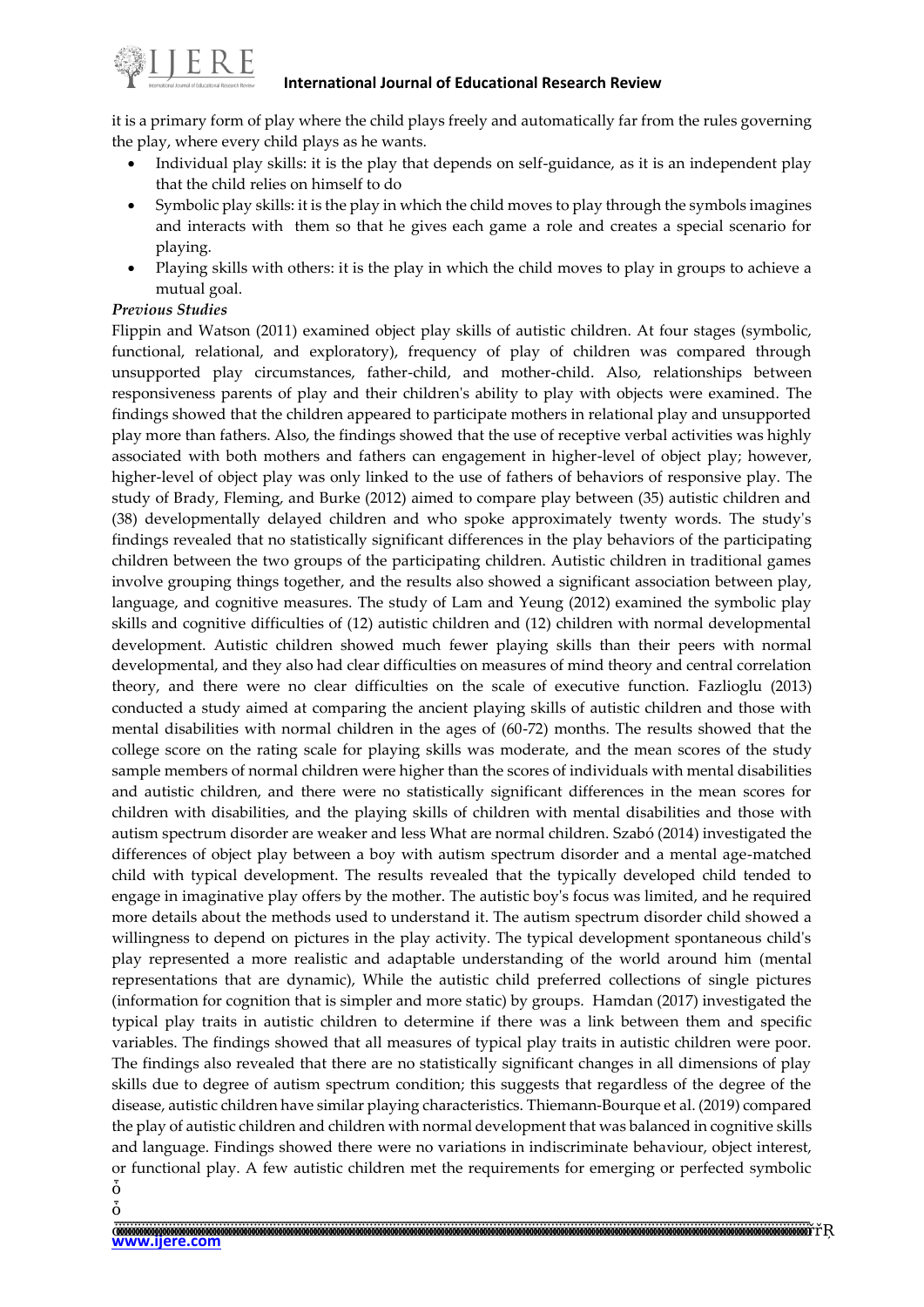

play. According to the findings, as compared children without disabilities and autistic children can have similar functional play skills but have difficulty transitioning to new environments.

Substantially, children with autism spectrum disorder exhibit weaker play skills than their normally developing peers. However, no study has investigated the perspectives of teachers and parents of children with autism spectrum disorder on their play skills. Knowing the perspectives of teachers of children with autism spectrum disorder on the acquisition of play skills may help you have a better understanding of the problem. However, it is equally critical to comprehend the views of parents who have children with autism spectrum disorder, as well as the challenges they face and the resources they require. The current study tries to support the theoretical frameworks and previous literature on detecting and identifying play skills of autistic children and studying some of the relevant variables that may affect play in these children. Therefore, the study attempts to achieve its results by answering the following questions:

- What are the common play skills of autistic children?
- Are there statistically significant differences (0.05 $\geq \alpha$ ) in the play skills of autistic children due to the severity of the disorder and the sex of the child?

#### **Method**

This study used a quantitative approach and a descriptive method, it attempted to generate a systematic, actually, and meticulous description of a population's facts and characteristics. The object of descriptive quantitative research is to clarify or define the characteristics of the state or topic of investigation then presenting the data in an analytic format (Saunders, Lewis & Thornhill, 2016). *Population and Sample*

The study population consists of all teachers and parents of students with autism of both sex, age between 3-16 years, and with various severity of the disorder (simple, moderate and strong), who are registered in private and government centers and institutes of Ministry of Education and the Ministry of Social Affairs in Jeddah for the academic year 2020/2021. As for the study sample, it reached (163) teachers and parents of students with autism who were randomly selected.

#### *Research Instrument*

To achieve the purpose of the study, which is to determine the play skills of autistic children disorder, questionnaires were built by reviewing previous literature related to play in autistic children. The questionnaire of this study was mainly based on prepared by Hamdan (2017) that included two-part. The first part includes 'sex, age, and severity of the disorder' of autistic children. The second part includes (52) items divided into (4) dimensions and includes basic play skills including items (1-14), individual play skills including items (15-26), symbolic play skills including items (27-34), and playing skills with others including items (35-52), each item used a five-point Likert Scale ranging from"1" (very low) to"5" (very high).

# *Instrument Validity*

To verify the validity of the questionnaire, the arbitrators' validity method was used by presenting the questionnaire to a set of arbitrators with expertise and experience in the field of autism spectrum disorder from institutions and centres for children with autism spectrum disorder, and universities. The arbitrators agreed regarding the suitability of the questionnaire to achieve the objectives of the study, as the duplicate items that were not appropriate for the dimension were deleted, and a number of items were added, and some inappropriate items were amended in terms of wording, the questionnaire in final form consisted of (52) items, divided into (4) dimensions.

#### *Instrument Reliability*

The reliability of the instrument means that when using the same instrument on the same sample in the same circumstances, the same results are obtained every time. Internal accuracy and responses of respondents were measured using Cronbach alpha. As shown in Table1, a value of (60 percent) or higher indicated the responses of respondents are reliable (Bryman & Bell,2011; Saunders et al., 2016).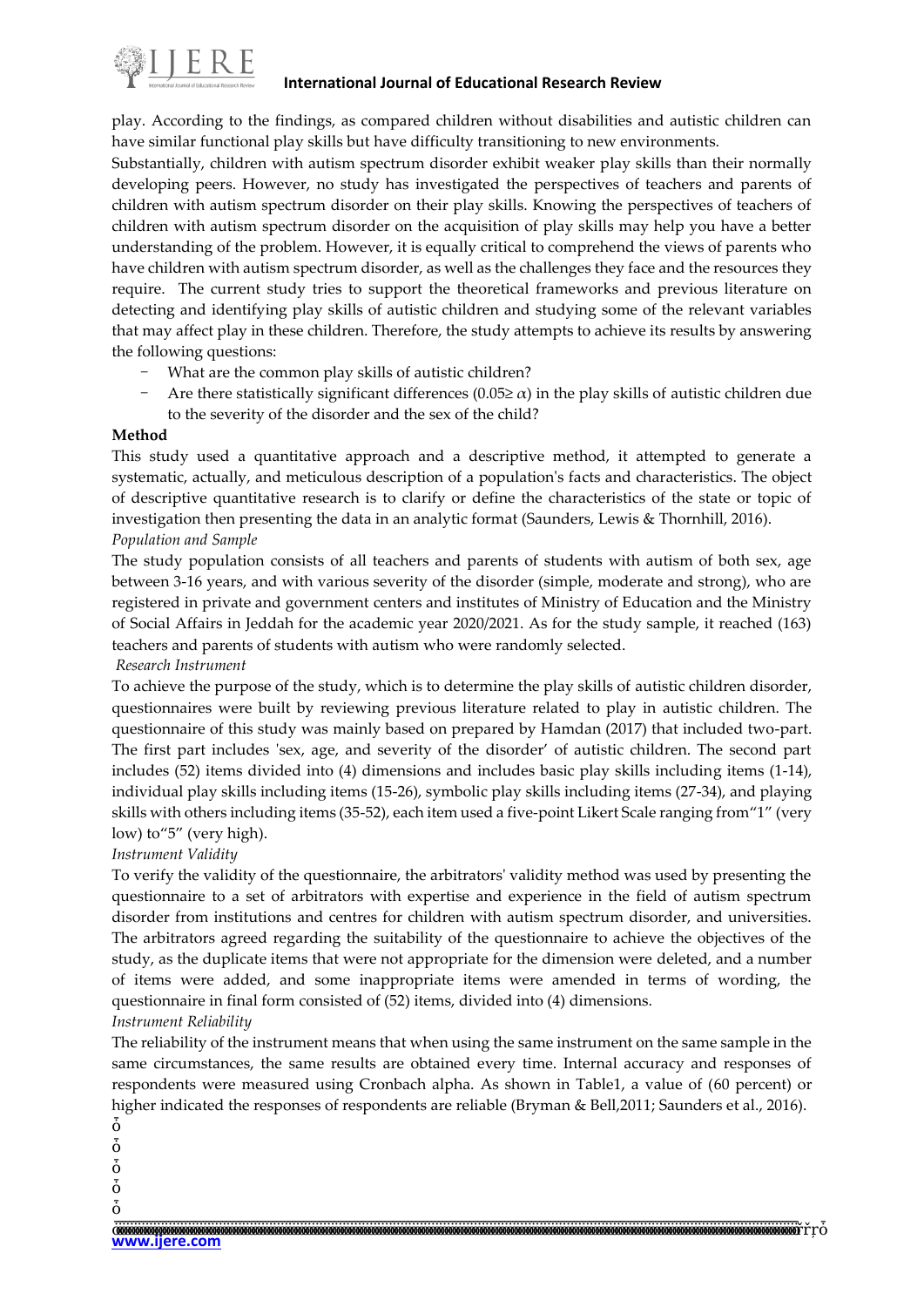

| Table (1): Test of Cronbach's Alpha |                   |  |  |  |
|-------------------------------------|-------------------|--|--|--|
| The Variables                       | Value of Cronbach |  |  |  |
|                                     | Alpha             |  |  |  |
| Basic playing skills                | 0.766             |  |  |  |
| Individual play skills              | 0.757             |  |  |  |
| Symbolic play skills                | 0.821             |  |  |  |
| Playing skills with others          | 0.895             |  |  |  |
| All items                           | 0.825             |  |  |  |

The internal consistency coefficient values for the study's measurements were high, as shown in Table1, ranging between (0.757-0.895). This means that the Cronbach Alpha coefficient is greater than (0.60) for all parts of the questionnaire. This result emphasizes that the items in the instrument of the study are internally consistent.

# *Data Analysis*

The researcher used SPSS software to answer the study's questions by using means, independent sample"t" test, and One Way ANOVA. When comparing two ways, the independent sample"t" test is used, and when comparing three or more means, One Way Anova is preferred (Cuevas, Febrero & Fraiman, 2004). Means were used to explaining the findings according to Table (2).

| Table (2: Explaining Means                        |                     |  |  |  |  |
|---------------------------------------------------|---------------------|--|--|--|--|
| Mean                                              | Information         |  |  |  |  |
| 1,00-2.33<br>Disagree (DA)                        |                     |  |  |  |  |
| 2.34-3.67                                         | Moderate Agree (MA) |  |  |  |  |
| 3.68-5.00                                         | Agree $(A)$         |  |  |  |  |
| $C_1, \ldots, C_n, \ldots, C_n, C_n, \ldots, C_n$ |                     |  |  |  |  |

Source: (Bryman & Bell, 2011)

# **Results**

# *Respondents Profile*

To describe the profile of the autistic children in terms of 'sex, age, and severity of the disorder', a descriptive analysis was used. The majority of children were male representing 52.8%, while 47.2% were female, respectively, as shown in Table 3. about age, table 3 showed that the vast majority have age between 6-10 years with a rate of 50.9%, while 30.1% of children have age between 11-16 years, and 19.0 % of children have age between 3-5 years. Concerning the severity of the disorder of children, 62.0% of children have a moderate disorder, as well as 20.2% of children, have a simple disorder, while 17.8% of children have a strong disorder.

| <b>Variables</b>              | N             | $\%$ |      |
|-------------------------------|---------------|------|------|
| Male<br><b>Sex</b>            |               | 86   | 52.8 |
|                               | Female        | 77   | 47.2 |
|                               | 3-5 years     | 31   | 19.0 |
| Age                           | 6 - 10 years  | 83   | 50.9 |
|                               | $11-16$ years | 49   | 30.1 |
| the severity of the disorder' | Simple        | 33   | 20.2 |
|                               | Moderate      | 101  | 62.0 |
|                               | Strong        | 29   | 17.8 |

#### *Research Question One*

To answer the first question of the study, means and standard deviations were used to measure each item of autistic children's play skills.

Table 4: Means and standard deviation of play skills of autistic children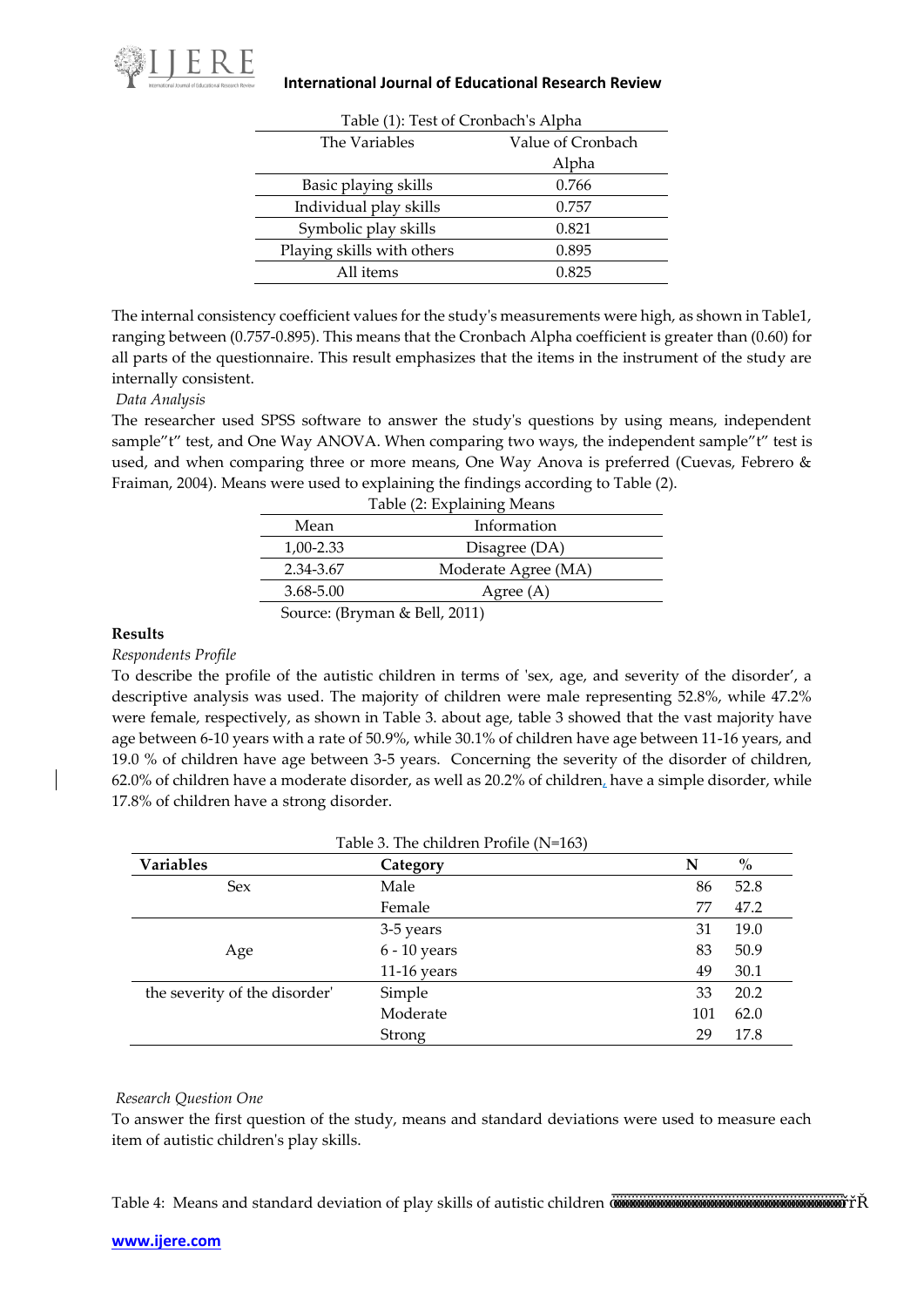

| N              | Item                                                                                                                                | Mean         | St.dev       | Result    |
|----------------|-------------------------------------------------------------------------------------------------------------------------------------|--------------|--------------|-----------|
|                | <b>Basic playing skills</b>                                                                                                         |              |              |           |
| $\mathbf{1}$   | He/ she able to sit alone for five minutes                                                                                          | 3.91         | 1.10         | А         |
| 2              | He/ she able to pay attention to the sounds made by some toys and games                                                             | 3.60         | 1.09         | MA        |
| 3              | He/she can imitate the movement of some animated games                                                                              | 3.29         | 1.12         | MA        |
| $\overline{4}$ | He/she able to follow the game and move it in any direction                                                                         | 3.31         | 1.01         | MA        |
|                |                                                                                                                                     |              |              |           |
| 5              | He/she able to control holding pens or small tools                                                                                  | 3.52         | 1.12         | MA        |
| 6              | He/she able to transfer games from one place to another                                                                             | 3.55         | 1.16         | MA        |
| $\overline{7}$ | He/she can hide the games in different places and get them again                                                                    | 3.20         | 1.21         | MA        |
| 8<br>9         | He/she is able to hold various toys and games and hold them in his hand.                                                            | 3.63         | 1.17         | MA        |
| 10             | He/she can open and use games that need an activation key<br>He/ she can open and close the game and the doors or slots it contains | 3.84<br>3.42 | 1.04<br>1.00 | А<br>MA   |
| 11             | He/ she able to play with different toys and games properly                                                                         | 3.47         | 1.13         | MA        |
| 12             | He/she can remember the names of the games and toys he plays with.                                                                  | 3.45         | 1.04         | MA        |
| 13             | He/ she can store the toys in the cupboard and take them again                                                                      | 3.34         | 1.39         | MA        |
| 14             | He/ she can pay attention to the people speaking in front of him                                                                    | 3.44         | 1.36         | MA        |
|                | Total                                                                                                                               | 3.50         | 0.57         | MA        |
|                | Individual play skills                                                                                                              |              |              |           |
| 15             | He/she able to place games and dolls next to each other in their sequence                                                           | 3.66         | 1.16         | MA        |
| 16             | He/she able to use cubes to build shapes and figures                                                                                | 3.40         | 1.29         | MA        |
| 17             | He/she able to transfer water from one cup or bowl to another cup or bowl                                                           | 3.32         | 1.29         | MA        |
| 18             | He/ she can play with the beads as required                                                                                         | 3.47         | 1.27         | MA        |
| 19             | He/ she able to complete 4, 5, or 6 puzzle game shapes without errors                                                               | 3.71         | 1.21         | A         |
| 20             | He/ she able to hold pens and doodle with them or scribble on paper                                                                 | 3.66         | 1.26         | MA        |
| 21             | He/ she can draw lines and circles on the papers                                                                                    | 3.09         | 1.42         | MA        |
| 22             | He/ she able to recognize similar games according to genre or color                                                                 | 3.14         | 1.33         | MA        |
| 23             | He/ she can place similar pictures with each other                                                                                  | 3.54         | 1.29         | MA        |
| 24             | He/ she able to solve some easy puzzles related to a game                                                                           | 3.43         | 1.29         | <b>MA</b> |
| 25             | He/ she can fill the cubes in its box after playing with it                                                                         | 2.60         | 1.37         | MA        |
| 26             | He/she able to use scissors to cut different papers                                                                                 | 3.14         | 1.44         | MA        |
|                | <b>Total</b>                                                                                                                        | 3.35         | 0.68         | MA        |
|                | Symbolic play skills                                                                                                                |              |              |           |
| 27             | He/ she able to engage in play for a long time                                                                                      | 4.17         | 1.00         | А         |
| 28             | He/ she able to take care of the games that are available to him                                                                    | 3.87         | 1.28         | А         |
| 29             | He/she can play games according to their function and purpose in more than one way                                                  | 3.76         | 1.27         | А         |
| 30             | He/ she able to provide an opinion on the games offered to them                                                                     | 3.91         | 1.17         | А         |
| 31             | He/ she able to play more than one game at the same time in an integrated approach                                                  | 3.92         | 1.08         | А         |
| 32             | He/ she able to describe some toys or games using his/her imagination                                                               | 4.10         | 1.07         | А         |
| 33             | He/ she able to give creative ideas when playing a game                                                                             | 3.56         | 1.43         | MA        |
| 34             | He/ she able to imagine the presence of people around him during playing<br>Total                                                   | 3.55<br>3.86 | 1.30<br>0.81 | MA<br>A   |
|                | Playing skills with others                                                                                                          |              |              |           |
| 35             | He/ she can dance to various songs                                                                                                  | 3.37         | 1.22         | МA        |
| 36             | He/ she able to ride a three-wheeled bike                                                                                           | 3.25         | 1.31         | MA        |
| 37             | He/ she able to ride a scooter                                                                                                      | 3.09         | 1.36         | MA        |
| 38             | He/ she able to throw the ball 10 feet and catch up                                                                                 | 3.23         | 1.33         | MA        |
| 39             | He/ she able to kick the ball with his feet and catch up                                                                            | 3.60         | 1.26         | MA        |
| 40             | He/ she can build clay figures with other children who play with him/ her                                                           | 3.58         | 1.27         | MA        |
| 41             | He/ she able to swim in swimming pools                                                                                              | 2.66         | 1.34         | MA        |
| 42             | He/ she can throw the ball upwards as if he is playing volleyball or basketball                                                     | 2.93         | 1.37         | MA        |
| 43             | He/ she can glide on shoes with moving wheels                                                                                       | 3.72         | 1.25         | А         |
| 44             | He/ she able to sing a poem together with a group of children                                                                       | 3.43         | 1.15         | MA        |
| 45             | He/ she able can join a certain game with another child                                                                             | 3.36         | 1.30         | MA        |
| 46             | He/ she able to use signs and movements with a group of children                                                                    | 3.39         | 1.24         | MA        |
| 47             | He/ she able to participate in a theatrical show with another child                                                                 | 3.91         | 1.04         | А         |
| 48             | He/ she can collaborate with a group of children in a game                                                                          | 3.93         | 1.02         | A         |
| 49             | He/ she able to enjoy playing with a group of children                                                                              | 3.51         | 1.29         | MA        |
| 50             | He/ she can call people to play with him/her                                                                                        | 3.52         | 1.29         | МA        |
| 51             | He/ she can pretend to be a mother or a father of a game that he cares about it                                                     | 3.38         | 1.23         | MA        |
| 52             | He/ she can pretend he/ she is someone else like Spiderman or Spiderman                                                             | 3.25         | 1.31         | MA        |
|                | Total                                                                                                                               | 3.39         | 0.75         | A         |
|                | Over all                                                                                                                            | 3.52         | 0.39         | A         |

Table 4 shows that the value of the mean of autistic children's play skills was (3.52), with a standard deviation of (0.39). This means that play skills of autistic children are moderate from point of view of teachers and parents of students with autism who are registered in government and private centers and institutes of the Ministry of Education and the Ministry of Social Affairs in Jeddah. The researcher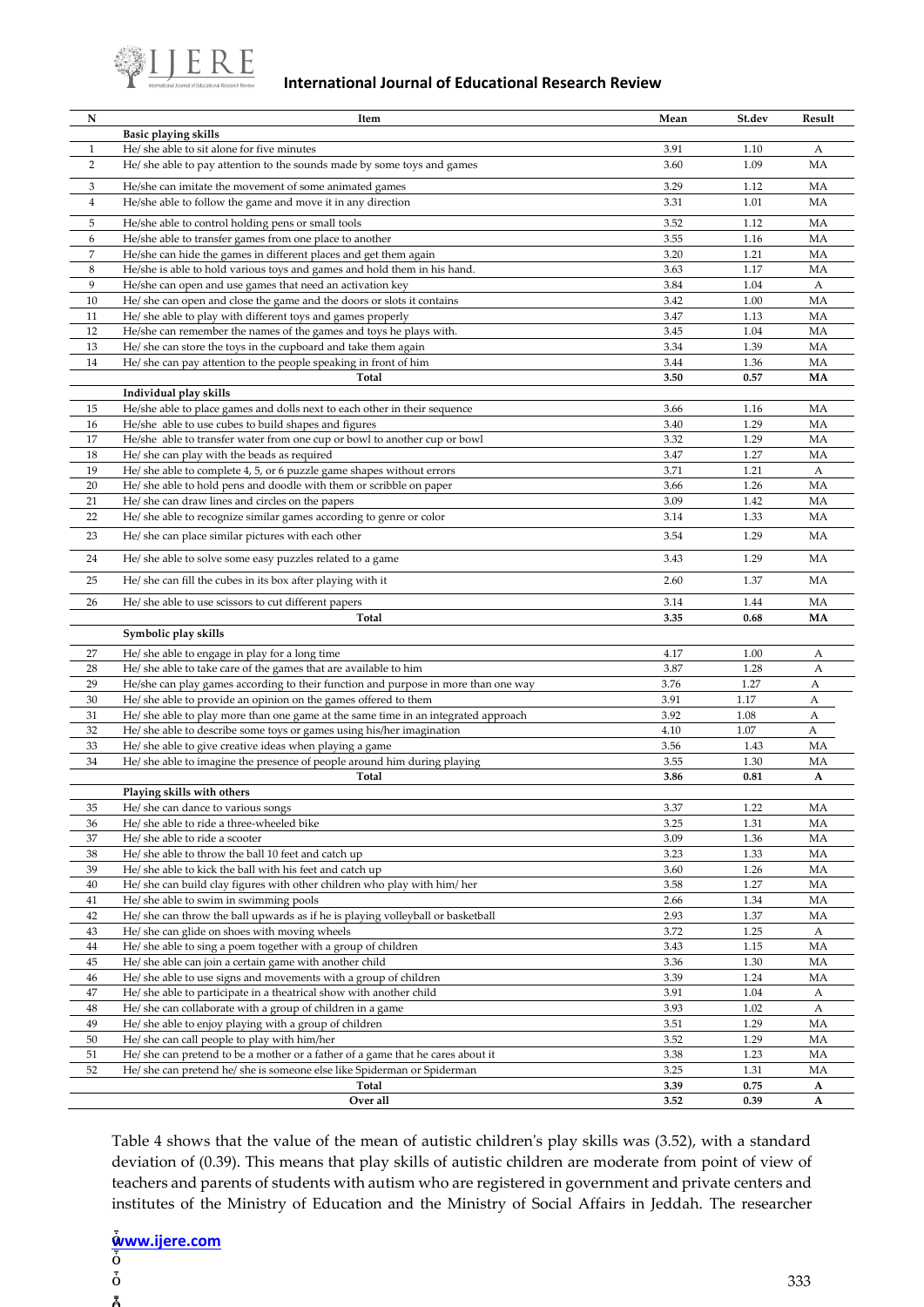

explains these results that autistic children suffer from deficiencies in communication skills, and they are characterized by inflexibility in behavior and difficulty in the ability to adapt to change. This result is in agreement with the studies of Flippin and Watson (2011); Fazlioglu (2013); Szabó (2014), but disagrees with the study of Hamdan (2017); Thiemann-Bourque et al. (2019).

Item 1, which states, "He/she able to sit alone for five minutes" has highest means score among items of the basic playing skills of autistic children with (3.91). Item 9, which states, "He/she can open and use games that need activation key" has the second-highest mean score among the items with (3.84) While item 7, which states, "He/she can hide the games in different places and get them again" has lowest mean score among the items of autistic children's basic playing skills (3.20). This can refer to that the nature of the typical and behavioral characteristics that make autistic children sit and stay for long periods while performing the activity of play, and one of the general characteristics of autistic children is attachment to tools and things, so it is not surprising to look and pay attention to the sounds emanating from them. On the other hand, there are the social interaction difficulties these children face that make them unable to pay attention to others or imitate their movements, whether in play situations or elsewhere. This result agrees with studies of Szabó (2014) and Hamdan (2017).

Table 4 further revealed that the mean score of individual play skills of autistic children is moderate from point of view of teachers and parents of students with autism who are registered in government and private centers and institutes of the Ministry of Education and the Ministry of Social Affairs in Jeddah was moderate with (3.35) and standard deviation of (0.68). Items 15, 16 which states, "He/she able to place games and dolls next to each other in their sequence", " He/ she able to hold pens and doodle with them or scribble on paper" respectively, has highest means score among items of individual play skills of autistic children with (3.66). While item 25, which states, "He/ she can fill the cubes in its box after playing with it" has lowest mean score among items of individual play skills of autistic children with (2.60). This result may be interpreted according to the researcher's point of view to the routine, restrictive, and specific behavioral characteristics that these children are characterized by that make them use toys according to a routine and specific pattern and thus arrange them next to each other, and their goal may not be to place the games in a specific order and play with them functionally, but rather Because of those behaviors. Also, their ability to use blocks is due to the fact that because such kinds of behaviors and games are characterized as routine behaviors and thus are preferred by autistic children. The reason can also be attributed to poor coordination and visual-motor coordination skills that may be characteristic of many autistic children disorder, especially severe cases and cases that are accompanied by mental disabilities. This finding is congruent with Flippin and Watson (2011); Szabó (2014) and Hamdan (2017).

In addition, Table 4 revealed that mean score of the symbolic play skills of autistic children disorder of autistic children is high from point of view of teachers and parents of students with autism who are registered in government and private centers and institutes of the Ministry of Education and the Ministry of Social Affairs in Jeddah was moderate with (3.86) and standard deviation of (0.81). Item 27, which states, "He/ she able to engage in play for a long time" has highest means score among items of the symbolic play skills of autistic children disorder (4.17). Item 32, which states, "He/ she able to describe some toys or games using his/her imagination" has the second value of the means among the items of the symbolic play skills of autistic children with (4.10). While item 34, which states, "He/ she able to imagine the presence of people around him during playing" has lowest mean score among the items of autistic children with (3.55). This result is explained, according to the researcher's point of view, that one of general characteristics of autistic children is a constant preoccupation with things and behaviors for long periods, just as play represents behavior for an autistic child, and that tools that child plays with represent material things, it is not Be sure to engage in it and last for long periods that may last many hours. Also, one of the most prominent behavioral characteristics of autistic children is a concern for things more than people, and this is what much previous literature has indicated about the general characteristics of autistic children, and since games constitute something and a material component, then there is no doubt that autistic children will perform highly in this type of skill. This finding is congruent with Szabó (2014), but disagrees with the study of Lam and Yeung (2012); Hamdan (2017), and Thiemann-Bourque et al. (2019).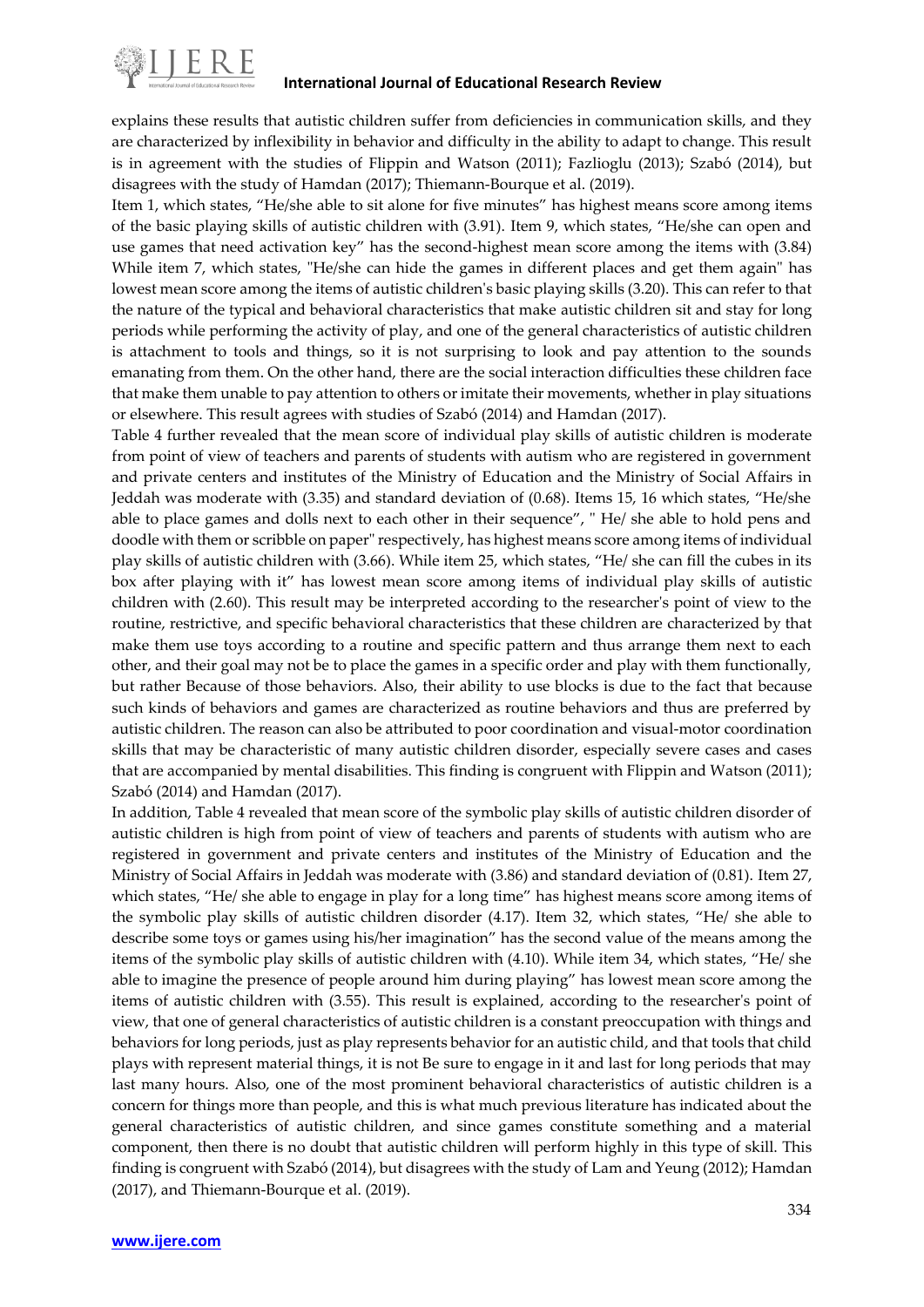

As regards playing skills with other of autistic children, the findings revealed that mean score was (3.39) with a standard deviation (3.39) This indicates that playing skills with other autistic children from point of view of teachers and parents of students with autism who are registered in government and private centers and institutes of the Ministry of Education and the Ministry of Social Affairs in Jeddah were moderate. Item 48, this states, "He/ she can collaborate with a group of children in a game" has highest means score among items of playing skills with other autistic children (3.93). Item 47, which states, "He/ she able to participate in a theatrical show with another child" has the second-highest mean score among the items of playing skills with other autistic children with (3.91). While item 41, which states, "He/ she able to swim in swimming pools" has lowest mean score among the items of playing skills with other of autistic children with (2.66). This finding is congruent with Thiemann-Bourque et al. (2019) but disagrees with the study of Flippin and Watson (2011) and Hamdan (2017). *Research Question Two*

The independent sample 't' test and one-way ANOVA were used to determine the significance of statistical differences of the play skills of autistic children attribute to the severity of the disorder and the sex of the child.

| Table 5. Independent Samples T- test of sex |    |      |               |     |       |       |
|---------------------------------------------|----|------|---------------|-----|-------|-------|
| The                                         |    | Mean | <b>St.dev</b> | df  |       | Sig   |
| Variables                                   |    |      |               |     |       |       |
| Male                                        | 86 | 3.61 | 0.38          | 161 | 3.132 | 0.976 |
| Female                                      | 77 | 3.43 | 0.38          |     |       |       |

Table (5) showed that the mean of male for play skills of autistic children was (3.61) and the mean of female for play skills of autistic children was (3.43). In addition, the Sig of two groups of gender is (0.976), which means that there is no significant impact of sex according to point of view of teachers and parents of students with autism who are registered in government and private centers and institutes of the Ministry of Education and the Ministry of Social Affairs in Jeddah. This result converges with the results of Hamdan (2017).

| The      | Groups         | <b>Sum of Squares</b> | df  | Mean Square |       | Sig   |
|----------|----------------|-----------------------|-----|-------------|-------|-------|
| Variable |                |                       |     |             |       |       |
| Severity | <b>Between</b> | 1.092                 |     | .546        | 3.736 | 0.026 |
| of the   | groups         |                       |     |             |       |       |
| Disorder | Within groups  | 23.382                | 160 | .146        |       |       |
|          | Total          | 24.474                | 162 |             |       |       |

Table 6. ANOVA test of the Severity of the Disorder

Table (6) showed that there are differences among groups according to the severity of the disorder. Where, the Sig is (0.026), which indicates a statistically significant effect ( $\alpha \le 0.05$ ) of the severity of the disorder based on point of view of teachers and parents of students with autism who are registered in government and private centers and institutes of the Ministry of Education and the Ministry of Social Affairs in Jeddah. This result is inconsistent with the study of Hamdan (2017).

The following table also shows results of the Scheffe test to reveal differences between the means of play skills of autistic children according to the severity of the disorder.

| Table 6. Scheffe test                           |          |            |         |  |  |
|-------------------------------------------------|----------|------------|---------|--|--|
| Simple<br><b>Variable</b><br>Moderate<br>Groups |          |            |         |  |  |
| The severity of the                             | moderate | $0.18679*$ |         |  |  |
| disorder                                        | strong   | $0.23775*$ | .005096 |  |  |

 The previous table showed that there are statistically significant differences in the play skills of autistic children between the simple severity of the disorder and the moderate severity of the disorder, in favor of the simple severity. Also, there are statistically significant differences in the play skills of autistic children disorder between the simple severity of the disorder and the strong severity of the disorder, in favor of the simple severity. The researcher attributes this result to the fact that children with simple severity of the disorder can be better able to social and communication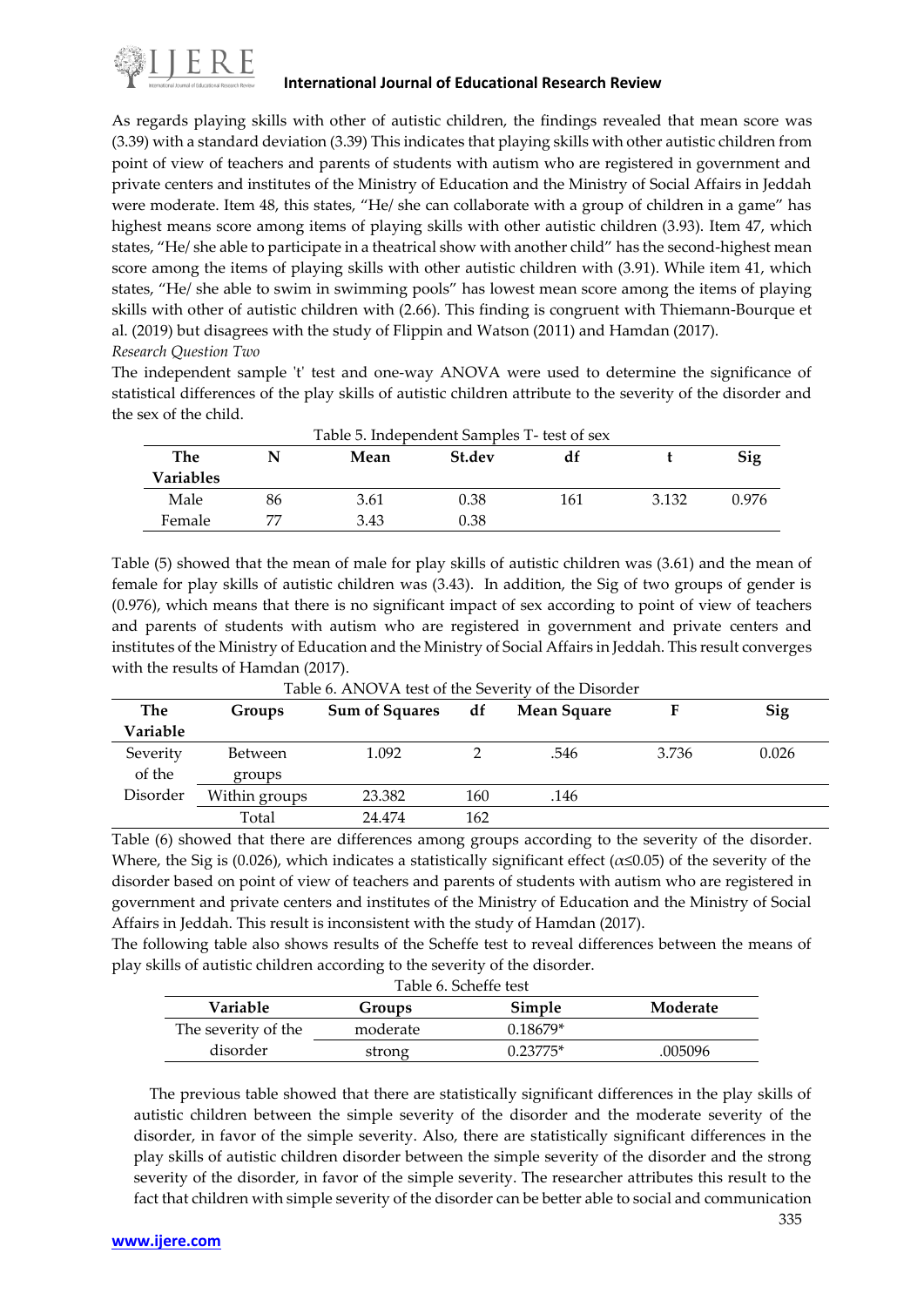

skills to perform skills play, it is worth noting that such skills often may be missed by children with moderate and strong severity of the disorder, these children have clear and distinctive behavioral problems that are stereotypical, restrictive and specific, and thus make their play behaviors characterized as stereotyped, restricted and specific. This result is inconsistent with the study of Hamdan (2017).

# **Conclusions**

According to the findings, autistic children have communication difficulties; they are also characterized for their inflexibility of actions and difficulty adapting to change. This is due to the social interaction issues that these children face, which prevent them from paying attention to others or imitating their gestures, whether in play or elsewhere. These children are characterized by repetitive, restrictive, and unique behavioral traits that cause them to use toys in a routine and specific pattern, resulting in impaired coordination and visual-motor coordination abilities, which may be typical of many autistic children particularly in serious cases and cases accompanied by mental disorders. Based on the results revealed by the study, the researcher recommends emphasizing the importance of educating parents, teachers, and specialists on developing training programs that focus on developing play skills in autistic children.

This study focused on autistic children who are registered in private and government centers and institutes of Ministry of Education and the Ministry of Social Affairs in Jeddah for the academic year 2020/2021. The researcher suggests conducting more studies that include other related variables and studying another comparative group of people with disabilities, such as mental, visual, developmental delays and others.

# **REFERENCES**

- American Psychiatric Association (2013). *From planning to publication: Developing the DSM-5*. Timeline. Available at: http://www.dsm5.org/Documents/DSM%205%20development% 20factsheet%201- 16-13.pdf. Accessed February 6, 2006.
- Brady, N., Fleming, K., & Burke, K. (2012). Symbolic play of preschoolers with severe communication impairments with autism and other developmental delays: More similarities than differences. *J Autism Dev Disord.* 42(5): 863–873.
- Bryman, A., & Bell, E. (2011*). Business research methods*. *3rd Ed*. Oxford University Press. Oxford.
- Bundy, A. (2012). Children at play: Can I play too. *Kids can be kids: A childhood occupations approach. Philadelphia: FA Davis Company*, 28-43.
- Cesur, M. Ş., & Odluyurt, S. (2019). An investigation of the opinions and suggestions of parents and teachers about the teaching of play skills to autistic children disorders. *International Journal of Early Childhood Special Education*, *11*(2), 128-140.
- Charlesworth, R. (2011*). Understanding child development (9th ed.).* Belmont, CA: Wardsworth Cengage Learning.
- Cuevas, A., Febrero, M., & Fraiman, R. (2004). An ANOVA test for functional data. *Computational statistics & data analysis*, *47*(1), 111-122.
- Doody, K. R., & Jana Mertz, M. B. A. (2013). Preferred play activities of autistic children in naturalistic settings. *North American Journal of Medicine and Science*, *6*(3).
- Fazlioglu, Y. (2013). The comparison of play skills of autistic mentally retarded and typically developing children. *Educational Research and Reviews, 8*(22),.2169-2175.
- Flippin, M., & Watson, L. R. (2011). Relationships between the responsiveness of fathers and mothers and the object play skills of autistic children disorders. *Journal of Early Intervention*, *33*(3), 220-234.
- Hamdan, M. (2017). The common play characteristics for autistic children disorder and its relation to some variables. *An-Najah University Journal for Research-B (Humanities)*, *31*(11), 3.
- Hampshire, P. K., & Hourcade, J. J. (2014). Teaching play skills to children with autism using visually structured tasks. *Teaching Exceptional Children*, *46*(3), 26-31.
- Hatzenbuhler, E. G., Molteni, J. D., & Axe, J. B. (2019). Increasing play skills in autistic children disorder via peer-mediated matrix training. *Education and Treatment of Children*, *42*(3), 295-319.
- Jung, S., & Sainato, D. M. (2013). Teaching play skills to young children with autism. *Journal of Intellectual and Developmental Disability*, *38*(1), 74-90.